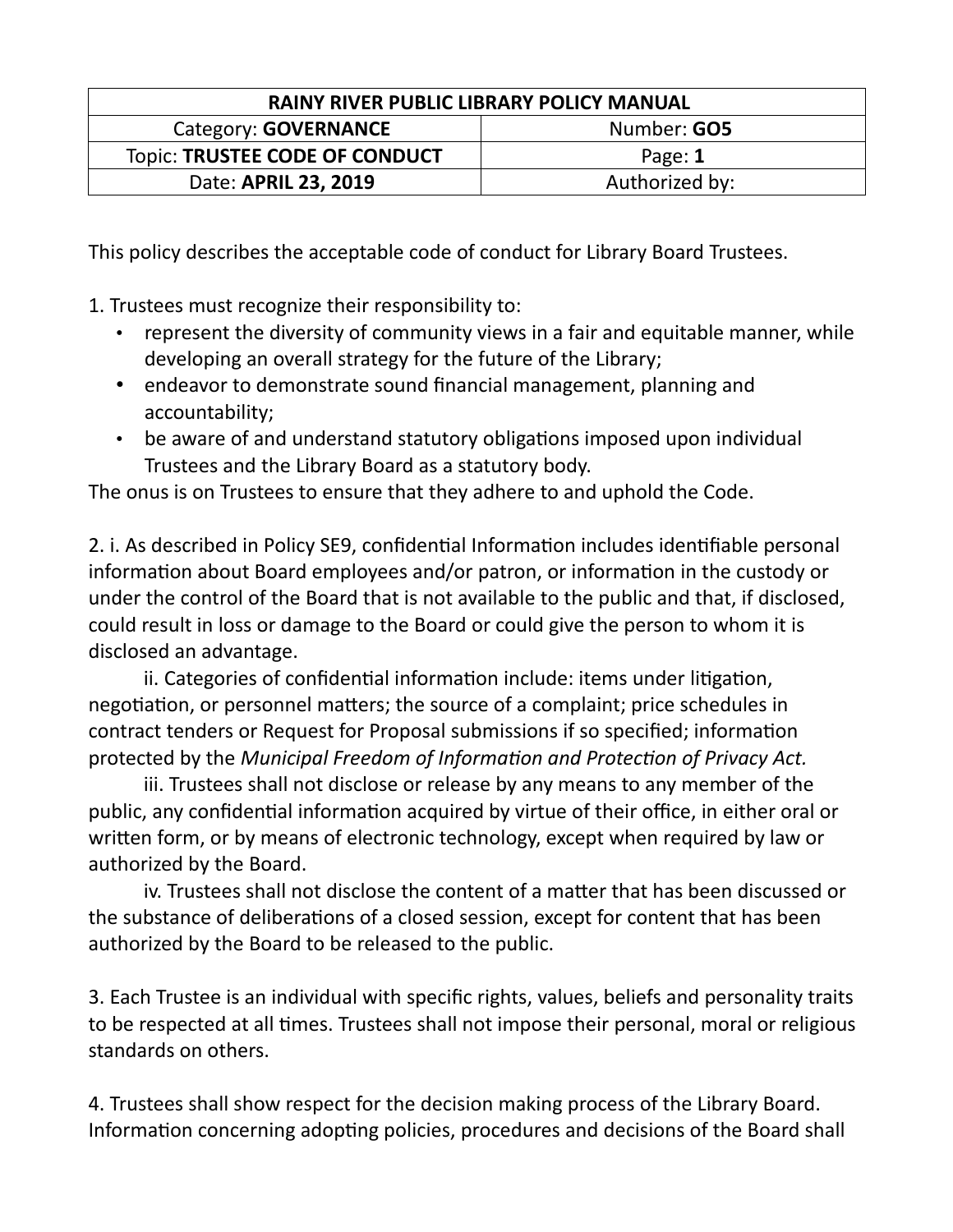| <b>RAINY RIVER PUBLIC LIBRARY POLICY MANUAL</b> |                    |  |
|-------------------------------------------------|--------------------|--|
| Category: <b>GOVERNANCE</b>                     | Number: <b>GO5</b> |  |
| <b>Topic: TRUSTEE CODE OF CONDUCT</b>           | Page: 2            |  |
| Date: APRIL 23, 2019                            | Authorized by:     |  |

be conveyed openly and accurately. Trustees shall accurately communicate the decisions of the Board even if they disagree with the decision. Trustees shall not use their office to promote or sponsor commercial products or events other than Library sponsored products or events.

5. i. Subordinate employees are accountable to the CEO/Librarian and are responsible for implementing the decisions of the Board, ensuring the efficient and effective operation of library services.

ii. Trustees shall acknowledge and respect the fact that employees work for the Board as a corporate body and are responsible for making recommendations that reflect their professional expertise and corporate objectives, without undue influence from Trustees.

iii. Trustees shall refrain from publicly criticizing employees, in a way that casts aspersions on their professional competence and credibility.

iv. Members shall not compel employees to engage in partisan political activities.

6. The Library Board recognizes that moderate hospitality is an accepted courtesy of a professional relationship. However, Trustees shall not accept any gift, benefit, service, entertainment, or hospitality which could be seen to compromise their decision on a matter, or create any obligation or special consideration by an individual, group or organization.

ii. This section does not apply to tokens, mementos, souvenirs, or perishable gifts. Members may only receive a gift, hospitality or entertainment that is received as an incident of protocol or social obligation that normally accompanies the responsibilities of elected office.

7. i. A conflict of interest is a set of circumstances that creates a risk that professional judgment or actions regarding a primary interest will be unduly influenced by a secondary interest. Conflict of interest rules in the public sphere mainly focus on financial relationships since they are relatively more objective and quantifiable, and usually involve the political, legal, and medical fields.

ii. Members will recognize their obligations to follow and respect the provisions of the *Municipal Conflict of Interest Act*. Members must publicly declare their direct or indirect pecuniary interest.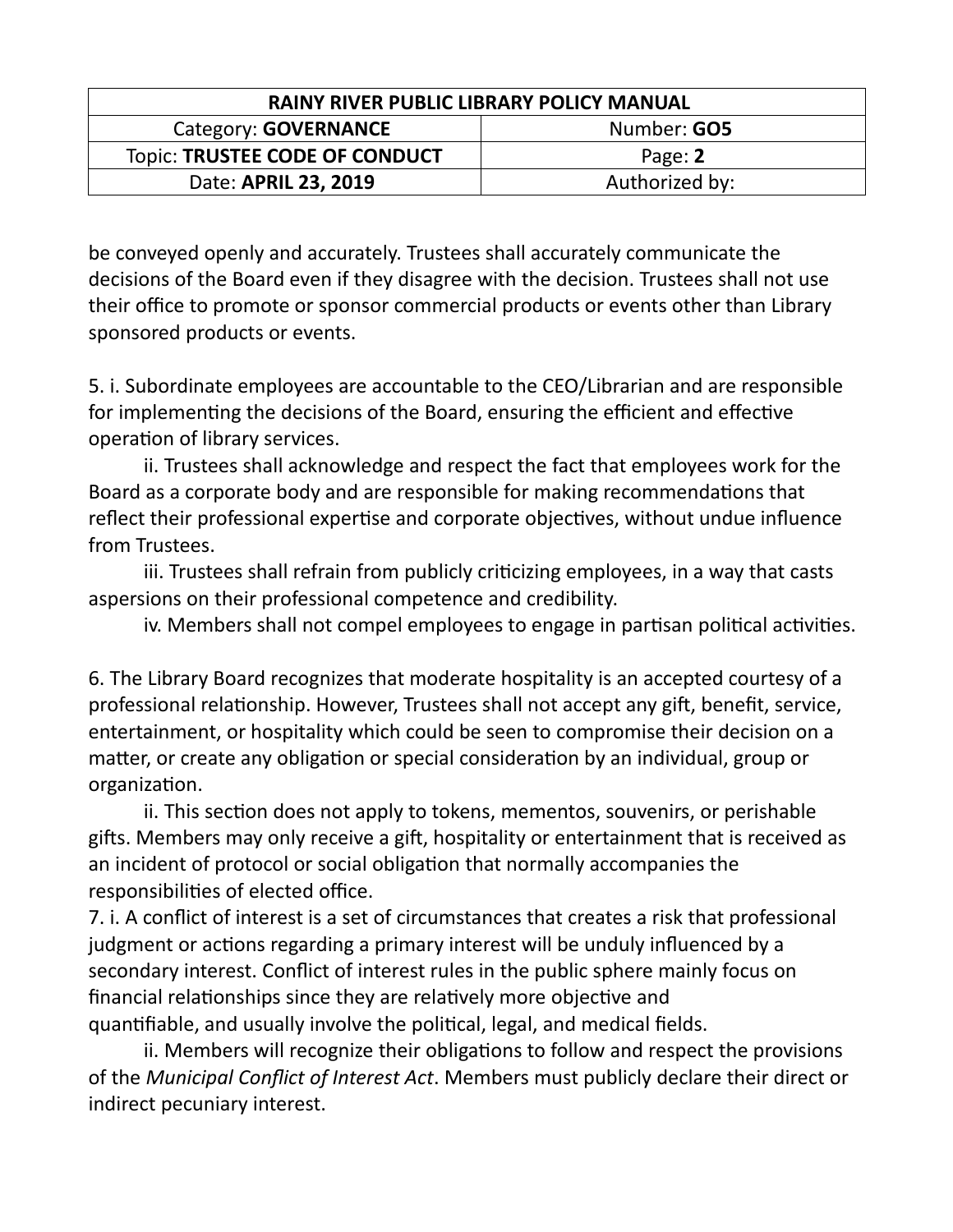| <b>RAINY RIVER PUBLIC LIBRARY POLICY MANUAL</b> |                    |  |
|-------------------------------------------------|--------------------|--|
| Category: <b>GOVERNANCE</b>                     | Number: <b>GO5</b> |  |
| Topic: TRUSTEE CODE OF CONDUCT                  | Page: 3            |  |
| Date: APRIL 23, 2019                            | Authorized by:     |  |

iii. When a pecuniary interest exists, Members must withdraw from direct involvement and refrain from any comment at any time, whether in a Board or Committee meeting, or elsewhere, on the issue which might influence the decision.

8. i. During any Library Board meeting or function, Trustees shall conduct themselves with decorum and respect the Library's Staff and Patron Safety Policy (SE2). A Trustee shall not use foul language nor engage in abusive or insulting behavior toward any other Trustee, any member of staff or any member of the public.

ii. A Trustee shall not speak in a manner that is discriminatory to any individual based on any grounds identified in the Ontario Human Rights Code. These include but are not limited to the person's race, ancestry, place of origin, creed, gender, sexual orientation, gender identity or expression, age, color, marital status, or disability.

9. i. Trustees, employees or members of the public who have reasonable grounds to believe that a Trustee has contravened this Code may file a complaint.

ii. This complaint must be made in writing and addressed to the CEO/Librarian. The complaint must include the complainants' name and contact information – which will be held in confidence – the date (and preferably the time) of the alleged contravention, the nature of the contravention, and the complainant's suggestion for the best remedy to the complaint.

iii. The CEO/Librarian will review the substance of the complaint with the Chair of the Library Board, unless the complaint involves the Chair of the Library Board. In that case, the CEO/Librarian will conduct the review with the Vice-Chair.

iii. Complaints not made in good faith will be shared with the Trustee(s) involved may be subject to further action by the Library Board.

10. In all cases, on the advice of the CEO/Librarian, the Chair (or Vice-chair) of the Library Board shall issue a decision regarding a complaint within one month of receipt. The decision shall be made in writing and shared with the complainant and the full Board.

ii. If necessary, complaints related to infringement of the *Municipal Freedom of Information and Protection of Privacy Act* shall be referred to the CEO/Librarian as the Library Board's privacy officer for follow-up.